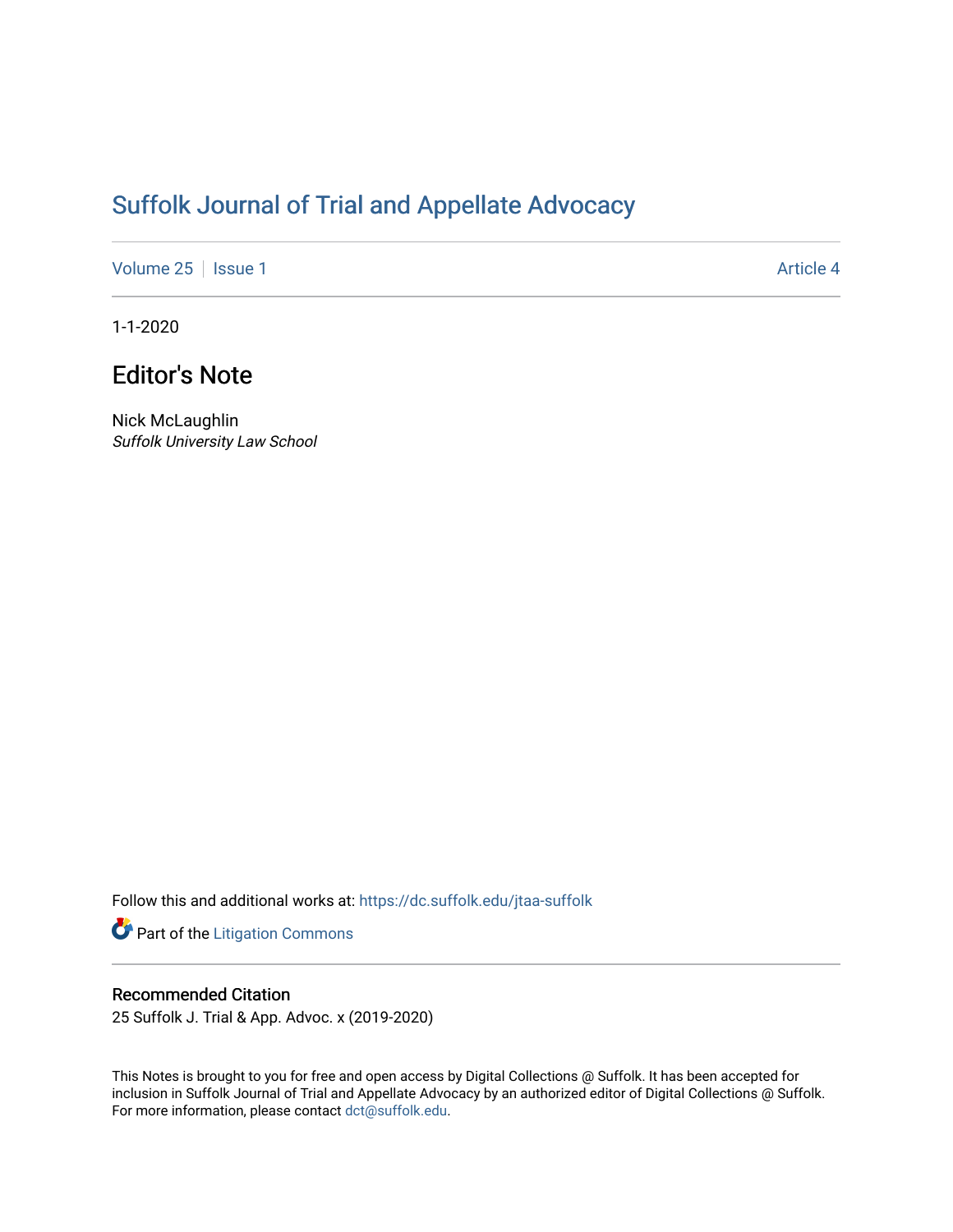### **EDITOR'S NOTE**

#### Dear Reader:

On behalf of the Suffolk University Law School Moot Court Honor Board, I am proud to present the first Issue in Volume XXV of the *Suffolk Journal of Trial & Appellate Advocacy.* This Issue contains one lead article and eight student-written pieces, each designed to provide insight and be of practical use to lawyers and judges at the trial and appellate levels.

The lead article, *The Use and Abuse of Dogs in the Witness Box,* was written by John J. Ensminger, Sherri Minhinnick, James Lawrence Thomas, and Itiel **E.** Dror. John Ensminger is a member of the New York and United States Supreme Court bars and is the author of *Service and Therapy Dogs in American Society and Police and Military Dogs.* Sherri Minhinnick is the Director of Operations, canine trainer, and handler at K9 Resources in Kings Mills, Ohio. She served for a time as a limited special deputy with the Warren County Sheriff's Office in Ohio. Additionally, she holds a Special Investigator License in four states and holds clearance for Class 33 High Grade Explosives with the U.S. Department of Justice. James Lawrence Thomas is a clinical psychologist, neuropsychologist, and the founder of The Brain Clinic in New York City. He has held faculty appointments at New York University School of Medicine, Fordham University, and John Jay College. Itiel E. Dror is a Senior Cognitive Neuroscience researcher at University College London. He researches a variety of issues regarding psychology, bias, and the law and works closely with the judiciary and law enforcement in the U.S., U.K., and other countries.

*The Use and Abuse of Dogs in the Witness Box* provides an overview of how courts and state legislatures have sought to define the parameters of using dogs to support children and vulnerable adult witnesses testifying in legal proceedings. The authors postulate that while courts have evaluated when individual dogs can be used to assist in testifying, legislatures have restricted the use of dogs in courtrooms to those that have received specified types of training and certification. This has, they argue, created an unnecessary monopoly and may even be excluding dogs that courts have previously found acceptable and have helped witnesses testify effectively in the past.

The student-written pieces address topics that are of interest to members of the bar in Massachusetts and nationwide. The topics covered involve:

- a look at the use of the individualized theory as compared to the conspiracy-wide theory in drug charge sentencing, and an argument that the individualized theory is the proper method to be implemented in the federal courts (Hunter R. Wildrick);
- an examination of the historical development of animal testing in the cosmetic industry, and a review of the modem animal testing regulations in the U.S. and abroad (Jane K. Innis);
- an analysis of the pros and cons of the United Kingdom's post-employment promise, known as Garden Leave, and its implementation into the newly-enacted Massachusetts Noncompetition Agreement Act (Helen Yuxuan Huang);
- a historical examination of the constitutionality behind the authority to tax, and an analysis of its relation to the current trade climate (Jessica A. Mehaylo);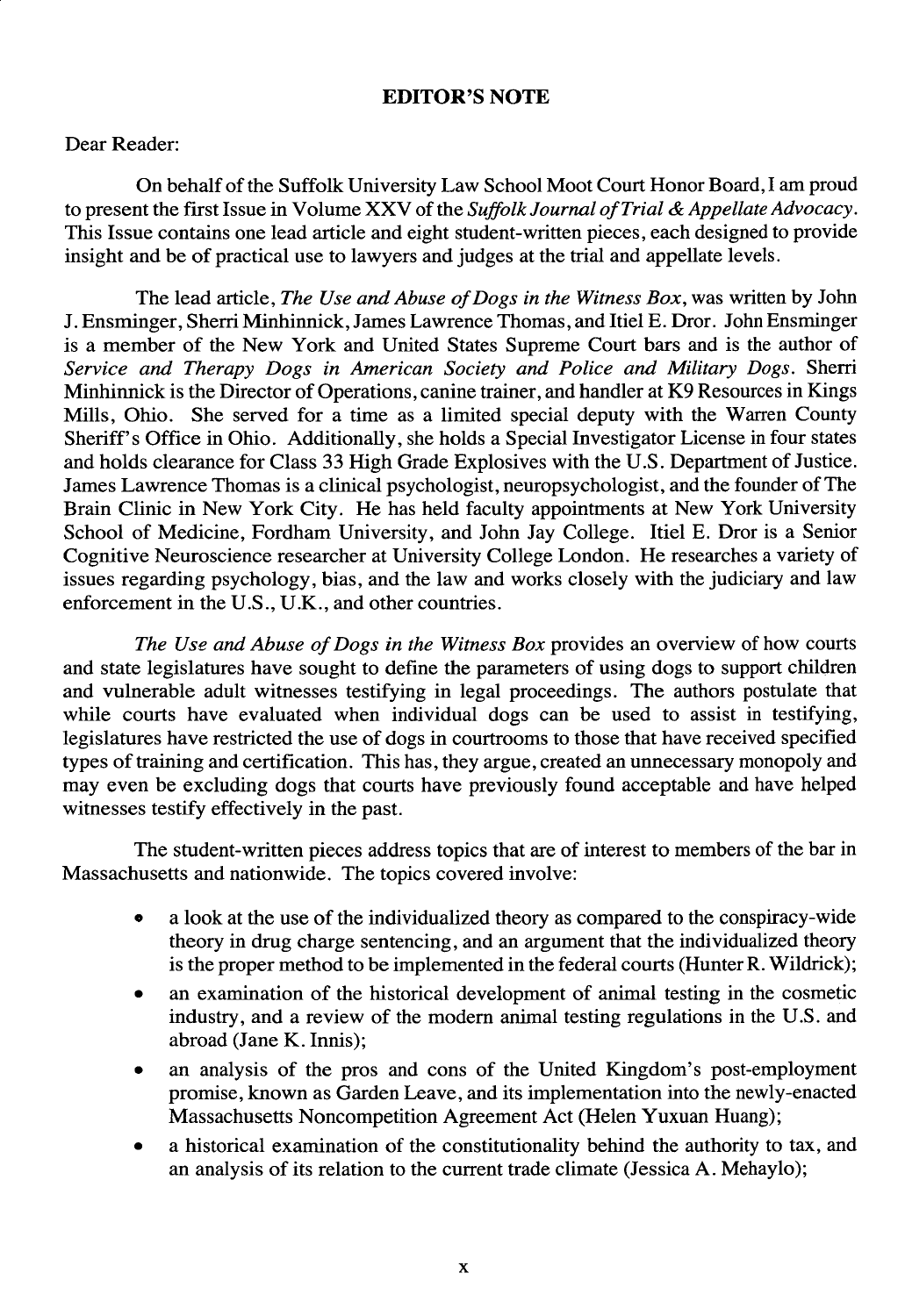- an examination of the current legal climate surrounding sexual misconduct on college campuses (Aubrey Trudeau);
- **"** an analysis of the First Circuit's decision that found the terrorism exception under the Foreign Sovereign Immunities Act inapplicable to an alleged extrajudicial killing of a United States citizen (Stephanie M. Sader);
- a discussion of the Sixth Circuit's decision on the attachment of the Sixth Amendment right to counsel to critical stages of prosecution that occur prior to the formal commencement of judicial proceedings (Sierra Lovely); and
- an analysis of the D.C. Circuit's decision on the application of the political question doctrine regarding the use of armed drones to conduct conventional strikes abroad (Stephen R. Harris).

My thanks and gratitude go out to the twenty-seven staff members of the Moot Court Honor Board who helped put this Issue together with hard work and dedication. Special thanks goes out to our Executive Editor, Stephanie Sader, whose hard work, support, and commitment was vital throughout the editing process. I want to also thank our Managing Editor, Dean Fiotto, who sought out and polished an exceptional lead article; Associate Managing Editor, Stephanie Calderon, who worked diligently to format this Issue; Associate Executive Editors, Jane Innis, Helen Huang, Sierra Lovely, Shauni Lynch, and Hunter Wildrick, who ensured the quality of our staff members' cite checking; Lead Article Editors, Thomas Stirrat, Aubrey Trudeau, and Stephen Harris, who polished and provided important feedback on the lead article; and President, Timothy Rennie, Note Editor, Danielle Paulson, and Executive Director of Trial Competitions, Anna McCabe, who all took part in a final executive editing round. The Moot Court Honor Board is indebted to the entire editorial staff for the countless hours devoted to the editing process. Finally, I would like to thank the Board's advisor, Professor Richard G. Pizzano, the Board's Staff Assistant, Janice Quinlan, and the Deans and Faculty of Suffolk University Law School for their continued support of the *Suffolk Journal of Trial & Appellate Advocacy* and the Moot Court Honor Board,.

Thank you for reading the first Issue in Volume XXV of the *Suffolk Journal of Trial & Appellate Advocacy.* I am confident judges, practitioners, professors, and students will benefit from our scholarship. My best wishes in your endeavors, and I hope you will find this Issue thought-provoking, relevant, and useful. Lastly, we hope that you and your families and friends remain healthy and safe during this unprecedented time.

Sincerely, Nick Mc Laughlin

Nick McLaughlin Editor-in-Chief